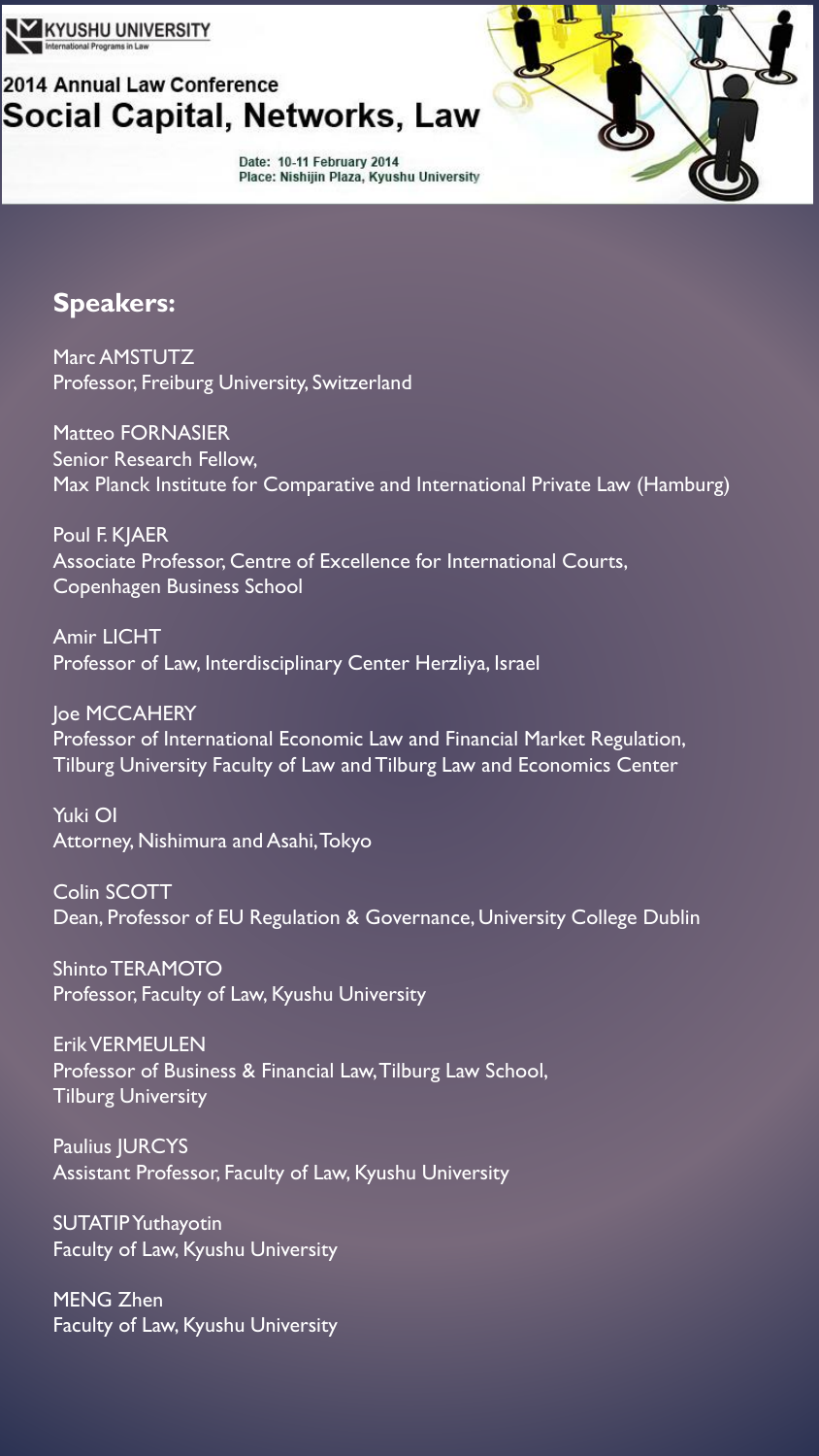# **Social Capital, Networks, Law**

## **Day 1 (10 January2014)**

| $10:00 - 10:10$ | <b>Welcome Remarks</b>                                                                                                                |
|-----------------|---------------------------------------------------------------------------------------------------------------------------------------|
|                 | By Prof. Toshiyuki KONO                                                                                                               |
|                 | <b>Session I (Chair: Caslav PEJOVIC)</b>                                                                                              |
| $10:15 - 10:35$ | <b>Poul KJAER</b>                                                                                                                     |
|                 | "The Transformation of the Network Function: The<br>Generation of Social Capital in Corporatism,<br>Neo - Corporatism and Governance" |
| $10:40 - 1:00$  | <b>Colin SCOTT</b>                                                                                                                    |
|                 | "Regulatory Capacity and Networked Governance"                                                                                        |
| $11:00 - 11:30$ | Q&A                                                                                                                                   |
| $11:30 - 13:00$ | Lunch                                                                                                                                 |
|                 | <b>Session 2 (Chair: Steven VAN UYTSEL)</b>                                                                                           |
| $13:00 - 13:20$ | <b>Shinto TERAMOTO</b>                                                                                                                |
|                 | "What Makes Medical Records Safein the Cloud?"                                                                                        |
| $13:25 - 13:45$ | <b>SUTATIP Yuthayotin</b>                                                                                                             |
|                 | "Mutual trust, Transnational B2C Commerce and the<br>Law"                                                                             |
| $13:25 - 13:45$ | Q&A                                                                                                                                   |
| $13:25 - 13:45$ | <b>Coffee Break</b>                                                                                                                   |
|                 | <b>Session 3 (Chair: Mark FENWICK)</b>                                                                                                |
| $14:45 - 15:05$ | Yuki OI                                                                                                                               |
|                 | "Legal Framework and Practice of Outside Directors                                                                                    |
|                 | (shagai - torishimariyaku) in Japan"                                                                                                  |
| $15:10 - 15:30$ | <b>Erik VERMEULEN</b><br>"The Theory and Practice of Venture Capital Contracts"                                                       |
| $15:35 - 15:55$ | Joe McCAHERY                                                                                                                          |
|                 | "Understanding the Board of Directors after the Financial<br>Crisis"                                                                  |
| $15:35 - 15:55$ | Q&A                                                                                                                                   |